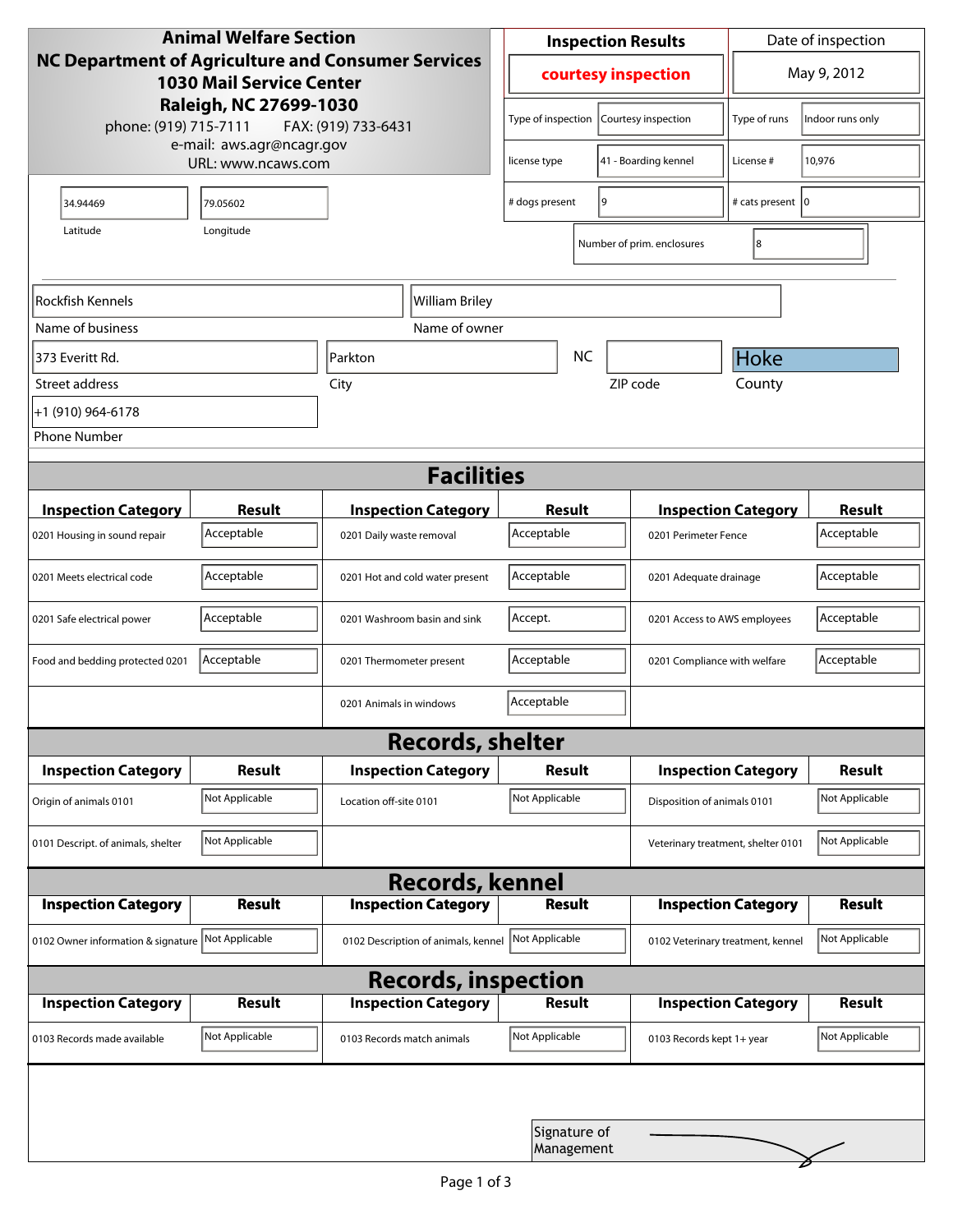| <b>Animal Welfare Section, NCDA&amp;CS</b> |                              |                                                             | <b>Inspection Results</b>  |                                    | Date of inspection |                |  |  |
|--------------------------------------------|------------------------------|-------------------------------------------------------------|----------------------------|------------------------------------|--------------------|----------------|--|--|
|                                            | Inspection Report, continued | courtesy inspection                                         |                            | May 9, 2012                        |                    |                |  |  |
|                                            |                              |                                                             |                            |                                    |                    | <b>NC</b>      |  |  |
| <b>Rockfish Kennels</b>                    |                              | <b>William Briley</b>                                       |                            | Parkton                            |                    |                |  |  |
| <b>Indoor facilities</b>                   |                              |                                                             |                            |                                    |                    |                |  |  |
| <b>Inspection Category</b>                 | Result                       | <b>Inspection Category</b>                                  | Result                     | <b>Inspection Category</b>         |                    | Result         |  |  |
| 0202 Ambient temperature, indoor           | Not Applicable               | 0202 Ventilation, indoor                                    | Not Applicable             | 0202 Lighting, indoor              |                    | Not Applicable |  |  |
| 0202 Imperv./Sanitary surf., indoor        | Not Applicable               | 0202 Drainage, indoor                                       | Not Applicable             |                                    |                    |                |  |  |
|                                            | <b>Outdoor facilities</b>    |                                                             |                            |                                    |                    |                |  |  |
| <b>Inspection Category</b>                 | Result                       | <b>Inspection Category</b>                                  | Result                     | <b>Inspection Category</b>         |                    | Result         |  |  |
| 0203 Impervious surfaces, outdoor          | Acceptable                   | 0203 Housing, 1 per animal                                  | Acceptable                 | 0203 Protection from elements      |                    | Acceptable     |  |  |
| 0203 Owner advised, outdoor                | Acceptable                   | 0203 Drainage, outdoor                                      | Acceptable                 |                                    |                    |                |  |  |
|                                            |                              | <b>Primary enclosures</b>                                   |                            |                                    |                    |                |  |  |
| <b>Inspection Category</b>                 | Result                       | <b>Inspection Category</b>                                  | Result                     | <b>Inspection Category</b>         |                    | <b>Result</b>  |  |  |
| 0204 Drainage prev. cross contam.          | Acceptable                   | 0204 Fence height >= 5 feet                                 | Acceptable                 | 0204 1:10 ratio, person: human     |                    | Not Applicable |  |  |
| 0204 Surf. impervious to moisture          | Acceptable                   | 0204 Enclosure is escape proof                              | Acceptable                 | 0204 Cats, $>=$ 4 sq. ft. / adult  |                    | Not Applicable |  |  |
| 0204 Prevent contact with wood             | Acceptable                   | 0204 Solid resting surface                                  | Acceptable                 | 0204 Cats, $<= 12$ / enclosure     |                    | Not Applicable |  |  |
| 0204 Enclosures in sound repair            | Acceptable                   | 0204 Cats, raised resting surface                           | Not Applicable             | 0204 Cats, 1 litter pan / 3 adults |                    | Not Applicable |  |  |
| 0204 Size of enclosure                     | Acceptable                   | 0204 Dogs, supervision if > 4                               | Acceptable                 |                                    |                    |                |  |  |
|                                            |                              | <b>Feeding</b>                                              |                            |                                    |                    |                |  |  |
| <b>Inspection Category</b>                 | <b>Result</b>                | <b>Inspection Category</b>                                  | Result                     | <b>Inspection Category</b>         |                    | <b>Result</b>  |  |  |
| 0205 Feeding, 1x / day, adult              | Acceptable                   | 0205 Feeding, 1 bowl / adult                                | Acceptable                 | 0205 Feeding, commercial food      |                    | Acceptable     |  |  |
| 0205 Feeding, bowl in good repair          | Acceptable                   | 0205 Feeding, quality food                                  | Acceptable                 | 0205 Feeding, bowl is protected    |                    | Acceptable     |  |  |
| 0205 Feeding, 2x / day, young              | Acceptable                   |                                                             |                            |                                    |                    |                |  |  |
|                                            |                              | <b>Watering</b>                                             |                            |                                    |                    |                |  |  |
| <b>Inspection Category</b>                 | <b>Result</b>                | <b>Inspection Category</b>                                  | <b>Result</b>              |                                    |                    |                |  |  |
| 0206 Watering, continuous access           | Acceptable                   | 0206 Watering, bowl in good repair                          | Acceptable                 |                                    |                    |                |  |  |
|                                            |                              | <b>Sanitation/Employees/Classification &amp; Separation</b> |                            |                                    |                    |                |  |  |
| <b>Inspection Category</b>                 | <b>Result</b>                | <b>Inspection Category</b>                                  | Result                     | <b>Inspection Category</b>         |                    | <b>Result</b>  |  |  |
| 0207 Waste removal 2x / day                | Acceptable                   | 0207 Grounds overgrown                                      | Acceptable                 | 0207 Young given social interact.  |                    | Acceptable     |  |  |
| 0207 Animals removed while clean           | Acceptable                   | 0207 Pest Control                                           | Acceptable                 | 0207 Species separated             |                    | Acceptable     |  |  |
|                                            |                              |                                                             | Signature of<br>Management | unt                                |                    |                |  |  |